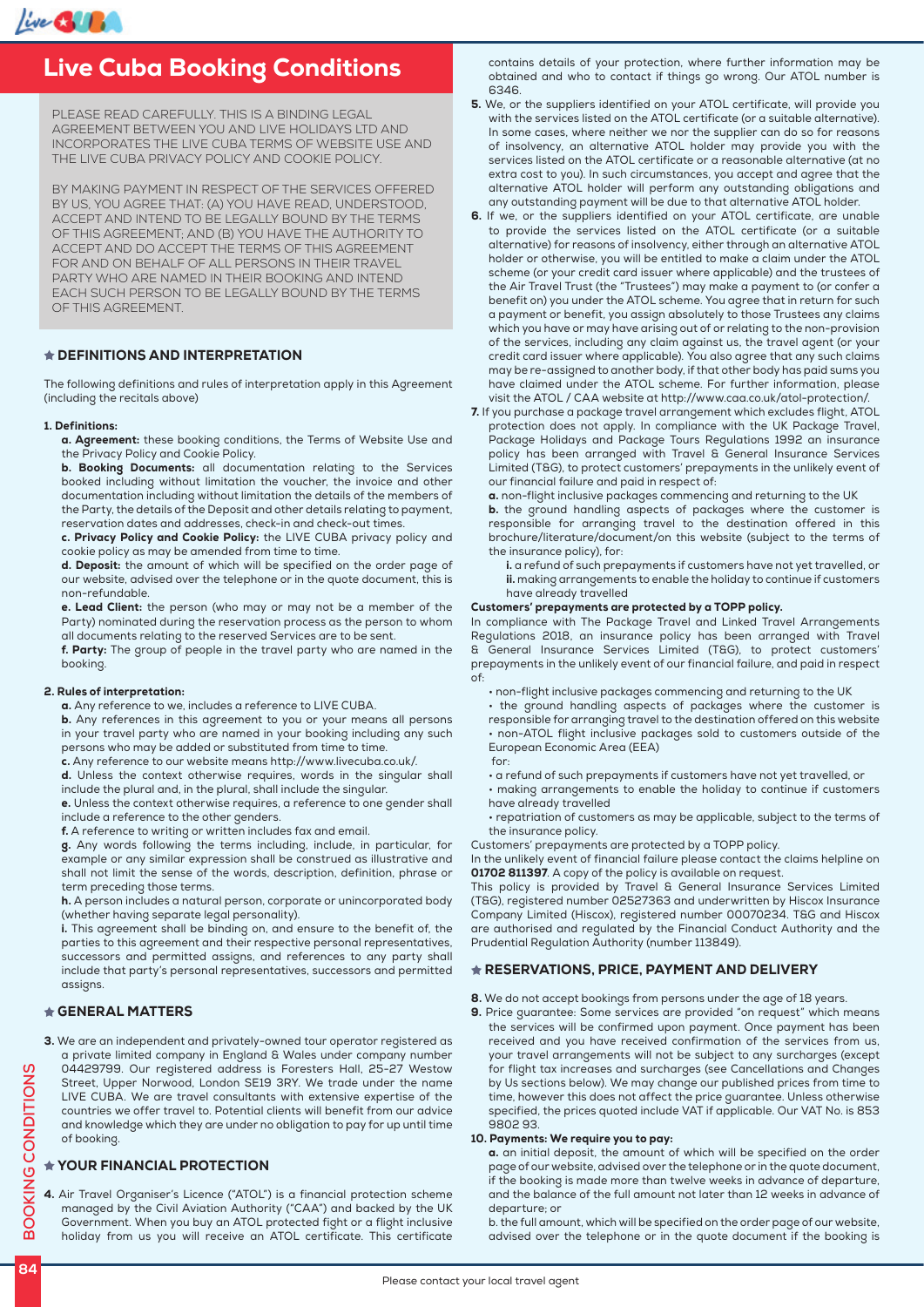made less than 10 weeks in advance of departure.

- 11. If the full amount has not been received 10 weeks before departure, we reserve the right to cancel your booking and cancellation fees will apply. Any payments are non-refundable to cover scenarios such as flights that require immediate ticketing and other services in similar scenarios. Payments may be made by debit card, credit card or bank transfer. We do not accept cheques. Payments must be made in pounds sterling ("GBP") unless otherwise stated.
- 12. Delivery: All Booking Documents will normally be e-mailed to the Lead Client but may be posted free of charge (within the UK) by First Class Royal Mail. We recommend that you pay a £10 fee (within the UK) for Cuban tourist visas to be sent by special delivery. Should you not follow this recommendation, you will be responsible for any documents mislaid or lost by Royal Mail.
- 13. You are responsible for checking the details of your booking upon receipt of the Booking Documents and ensuring that the details of your booking are correct.

# CANCELLATIONS OR CHANGES BY YOU

- 14. Notices of change or cancellation must be submitted in writing either by e-mail or by post. The date on the change or cancellation notice will be deemed the date we receive your notification. Until such date, you are responsible for your holiday arrangements as initially booked. Only the Lead Client can request and/or notify a cancellation or change.
- 15. If you cancel or change your booking with our agreement, and subject to availability, the following charges will apply:

a. you will be charged the Deposit and any subsequent payments (please refer to Definitions 1.a)

b. you will be charged an administrative change fee on a per person basis of £100 plus the difference between the value of the Services listed in the original booking and the value of the Services listed in the amended booking.

- 16. Once in Cuba, change requests can only be dealt with on weekdays between 08:30hrs and 13:00hrs. Please note that changes will incur a charge of £100 GBP plus the difference between the value of the original confirmed service and the newly requested service in the amended booking. There will be no refund if the newly requested service is cheaper than the original confirmed service.
- 17. If some, but not all persons in the Party cancel their booking, additional charges may be payable by the remaining members of the Party (e.g. under occupancy charges).
- 18. You are responsible for ensuring that you present themselves at the location(s) and time(s) specified in the Booking Documents. Failure to arrive or late arrival at the appointed time or location ("No Show") may be deemed a cancellation and may invalidate the remaining holiday arrangements.
- 19. Most hotels operate on an 'on request' basis whereby we must wait up to 72 hours to receive confirmation of from the hotel in writing before your reservation is confirmed. If our request for your reservation is denied, you have the option of accepting alterative accommodation which we will offer or your money back. If you wish to cancel your booking before this time (72 hours), you will incur the standard cancellation charges described in this clause 5.

# VISA REQUIREMENTS

- 20. We can only advise British passport holders. If you are not a British passport holder, you should not assume that a standard Cuban Tourist Card will be enough for your trip. You may require a different type of visa depending on your nationality. Please contact us for more information.
- 21. When booking your holiday, we will assume that you are a British passport holder. LIVE CUBA will have no responsibility or liability whatsoever if you are refused entry to or exit from Cuba or any other country. If you do not secure the correct visa for travel, you risk not being able to travel. We will not refund you the cost of your holiday in this instance.
- 22. All passengers must be in possession of a full passport, valid for at least 3 months after your scheduled return date.

# CANCELLATIONS OR CHANGES BY US

- 23. Until departure, flight prices may fluctuate due to increases in local or national taxation, fuel and security surcharges, and any other surcharges that may be levied by the airline or the government. In addition, the payment of taxes such as Air Passenger Duty ("APD") is compulsory. Any such additional charges will be added to your invoice and such additional charges will not allow you to cancel your booking without incurring in the standard cancellation charges set out in this Agreement.
- 24. Once all services on your booking have been confirmed by us and you have received your Booking Documents, the details of your booking will not be subject to change except where circumstances beyond our control require changes to be made to your booking. Circumstances beyond our control include, without limitation, acts of god and failure of a thirdparty service provider to fulfil its obligation. Where a service provider fails to fulfil its contractual obligation, we will endeavour to make suitable

alternative arrangements.

- 25. We may cancel a booking where the number of people in the Party is less than the minimum number of persons required to make it viable. The Lead Client will always be advised of the minimum number of persons required for your booking if applicable.
- 26. Voucher presentation is compulsory when advised. Failing to present a voucher may invalidate the provision of Services. Replacement vouchers will be provided via email upon request without charge.
- 27. We will endeavour to support you in case of cancellations or schedule changes on a local Cuban flight, although our liability would be capped to the cost of the flight in question.

## $\star$  INSURANCE

- 27. Insurance is compulsory for travel to Cuba. Even in jurisdictions where insurance is not compulsory, we recommend that you take out an appropriate insurance policy before travelling. The policy should insure all members of the Party for medical expenses, cancellation of the booking, loss of personal belongings, and such other liabilities and risks as may be necessary or appropriate.
- 28.If you do not take out an appropriate insurance policy before travelling, neither we nor any of our agents or local representatives (where applicable) shall have any liability whatsoever for any loss, damage or injury suffered you or any member of the Party.

### **THE LIABILITY**

- 29. This clause 9 applies for the benefit of us and our agents and local representatives (where applicable).
- 30. Nothing in this Agreement in any way excludes or restricts our liability for our negligence causing death or personal injury or for fraudulent misrepresentation or for anything which may not legally be restricted. Nothing in this Agreement statutory rights as a consumer.
- 31. Liability in contract, tort (including negligence) or otherwise in connection with this agreement for any one event or series of related events is limited to 100% of the fee payable by you for this booking.
- 32. In no event may you bring any claim or proceeding more than 3 months after the end of your holiday.
- 33. In no event (including negligence) will there be any liability for:
	- a. Special, indirect or consequential losses; or
		- b. Any matters outside our reasonable control including without limitation interruptions in the supply of basic services such as running water, electricity and gas, actions or omissions of local authorities or loss or breach of security in respect of your data held by third party internet payment providers; or
		- c. Actions or omissions of third-party operators or service providers; or
		- d. Disregard of local law in regard to the security measures established either in the tourist facilities or the transportation means; or
		- e. Failure to travel on the scheduled date for causes not relating to the facilities or the transportation agents connected with the Services; or
		- f. Any damage caused outside the national territory; or
		- g. Any damage caused within the national territory relating to facilities or transportation agents not connected with the Services.
- 34. Under EU law you have rights in some circumstances to refunds and/or compensation from your airline in cases of denied boarding, cancellation or delay to flights. Full details of these rights will be published at EU airports and will also be available from airlines. However, reimbursement in such cases is the responsibility of the airline and will not automatically entitle you to a refund of any amount paid to us. If the airline fails to comply with such rules, your complaint should be addressed to the CAA. EU law only applies to flights flying from/to the EU. Local flights in Cuba are not subject to this law.

### INFORMATION, ARRIVAL AND DEPARTURE

- 35. While we make every reasonable effort to ensure that the hotel/resort or property descriptions are accurate, we accept no responsibility for errors contained therein or the results thereof. You accept and agree that there may be differences between the photographs, illustrations and/or text used to describe hotels/resorts or properties and the actual  $\Box$ hotels/resorts or properties. We suggest the accommodation based on your requirements and which we hope you like. However, we would also recommend you check reviews online so you can make sure you are happy before booking.
- 36. We follow the official hotel rating given by the hotels/resorts which is subject to the rules and regulations of local tourism ministries. As a rule of thumb, we believe that most hotels in Cuba are 1 star rating less. If we then described a property as a 4\*, being this its official rating, you should expect a 3\* or 3\* Plus category. It is your responsibility to check reviews and information mainly, but not exclusively, on the internet.
- 37. There is no official rating system to describe the standard of private home stays. Our ratings (Basic, Standard, Superior, Superior Plus and